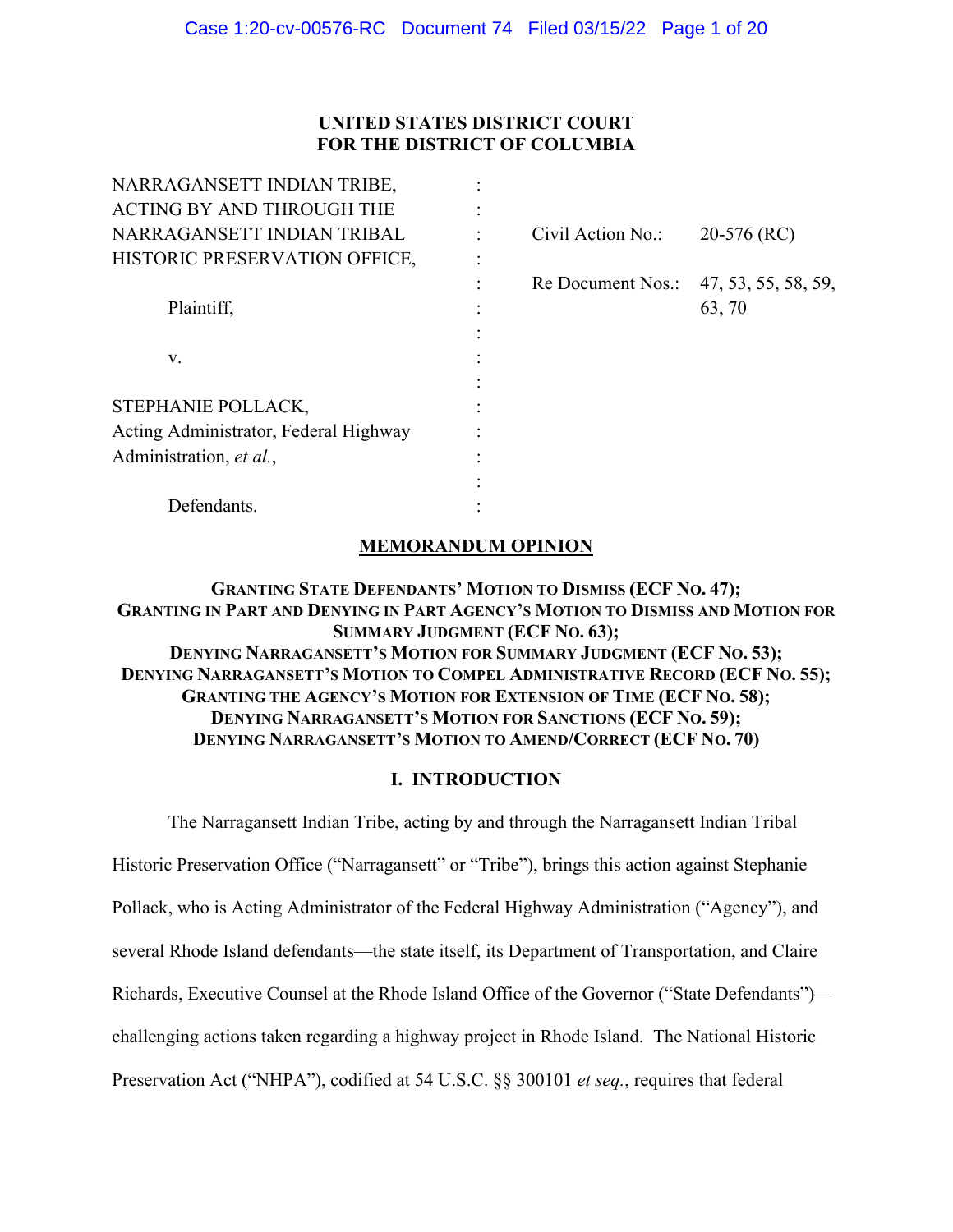## Case 1:20-cv-00576-RC Document 74 Filed 03/15/22 Page 2 of 20

agencies "take into account" the preservation of historic sites when implementing federal projects. Narragansett argues that the defendants acted unlawfully when they terminated a programmatic agreement that was formed pursuant to NHPA and federal regulations which was meant to fulfill the NHPA statutory requirement. The State Defendants move to dismiss the Amended Complaint as it pertains to them on several grounds, including personal jurisdiction. The Agency moves to dismiss for lack of standing and for summary judgment as to the Agency. The Court holds that Narragansett has not demonstrated personal jurisdiction over the State Defendants nor standing as to the claim against the Agency and therefore grants both motions to dismiss.

#### **II. FACTUAL BACKGROUND**

#### **A. Statutory and Regulatory Framework1**

The NHPA requires that any federal agency "having direct or indirect jurisdiction over a proposed Federal or federally assisted undertaking . . . prior to the approval of the expenditure of any Federal funds on the undertaking . . . shall take into account the effect of the undertaking on any historic property." 54 U.S.C. § 306108. This requirement is often referred to as the "Section 106" process. The Advisory Council on Historic Preservation ("ACHP") is the agency responsible for issuing regulations that implement the Section 106 process. 36 C.F.R. § 800.2(b). Regulations codified at 36 C.F.R. § 800 *et seq.* lay out the steps an agency must take to comply with NHPA's requirement to "take into account the effect of the undertaking on any historic property." "The section 106 process seeks to accommodate historic preservation concerns with the needs of Federal undertakings through consultation among the agency official

<sup>1</sup> This section is drawn from the Court's earlier opinion in this case. *See Narragansett Indian Tribe by & Through Narragansett Indian Tribal Historic Pres. Off. v. Nason*, No. CV 20- 576 (RC), 2020 WL 4201633, at \*1–2 (D.D.C. July 22, 2020).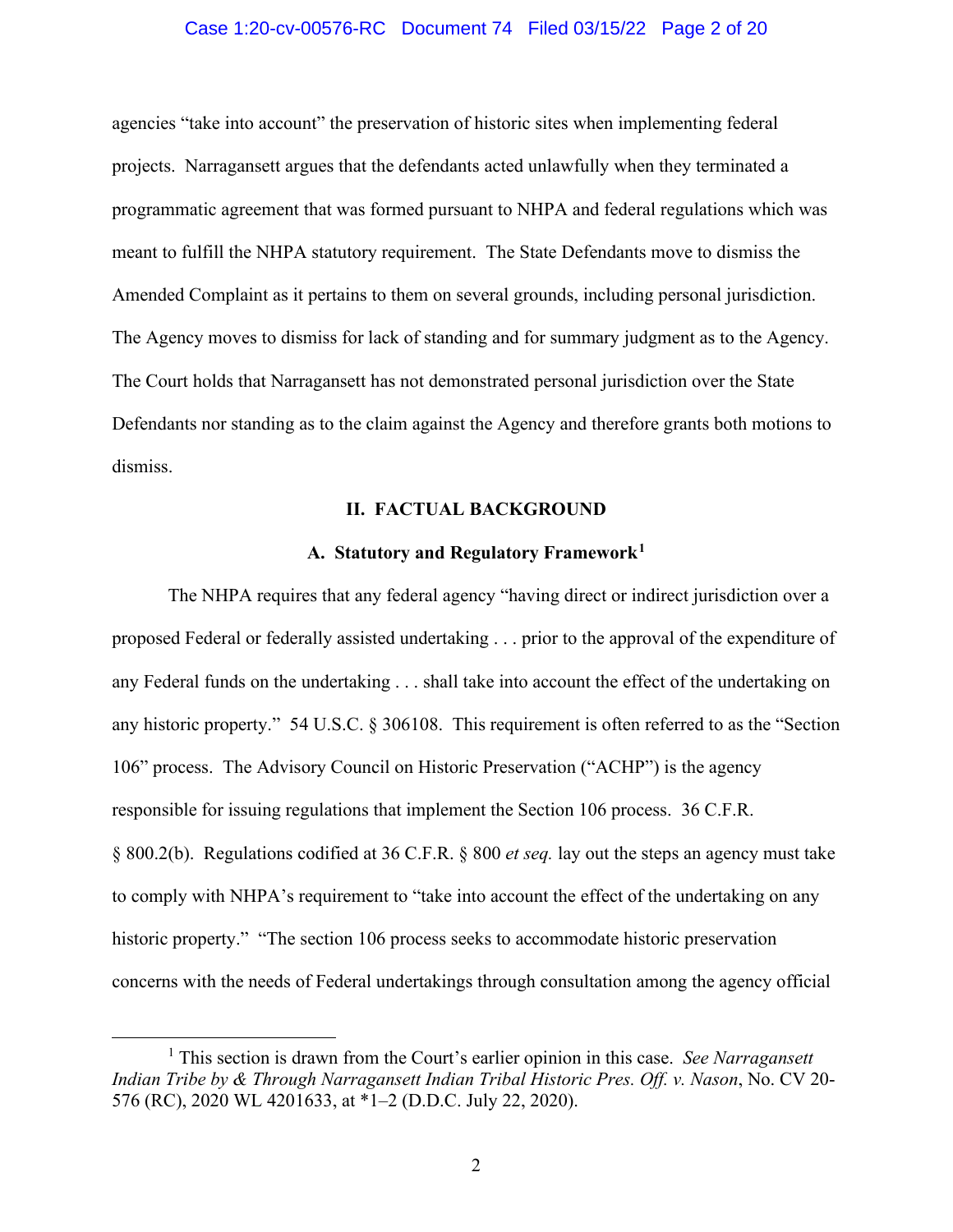# Case 1:20-cv-00576-RC Document 74 Filed 03/15/22 Page 3 of 20

and other parties with an interest in the effects of the undertaking on historic properties, commencing at the early stages of project planning." 36 C.F.R. § 800.1(a). Subpart B of this chapter of the Code of Federal Regulations lays out in detail the normal Section 106 process. *See* 36 C.F.R. §§ 800.3–800.13. Subpart C discusses program alternatives. *See id.* §§ 800.14– 800.16.

One type of program alternative to the Section 106 process is the development of programmatic agreements. *See* 36 C.F.R. § 800.14(b). Programmatic agreements "govern the implementation of a particular program or the resolution of adverse effects from certain complex project situations or multiple undertakings." *Id.* Before implementing a programmatic agreement, the federal agency must consult with the appropriate stakeholders, including state historical preservation offices and Indian tribes. *Id.* § 800.14(b)(2)(i). Programmatic agreements take effect when executed by the stakeholders. *Id.* § 800.14(b)(2)(iii). "Compliance with the procedures established by an approved programmatic agreement satisfies the agency's section 106 responsibilities for all individual undertakings . . . covered by the agreement." *Id.* The regulations state that if the ACHP "determines that the terms of a programmatic agreement are not being carried out, or if such an agreement is terminated, the agency official shall comply with subpart B of this part" with respect to the undertaking covered by the agreement. *Id.* § 800.14(b)(2)(v). An approved programmatic agreement satisfies an agency's Section 106 responsibilities "until it expires or is terminated by the agency . . . or the [ACHP]." *Id.*  $§ 800.14(b)(2)(iii).$ 

Because federal regulations state that compliance with programmatic agreements fulfills an agency's Section 106 responsibilities, courts analyze programmatic agreements to determine whether agency action is compliant with their terms. *See Dine Citizens Against Ruining Our*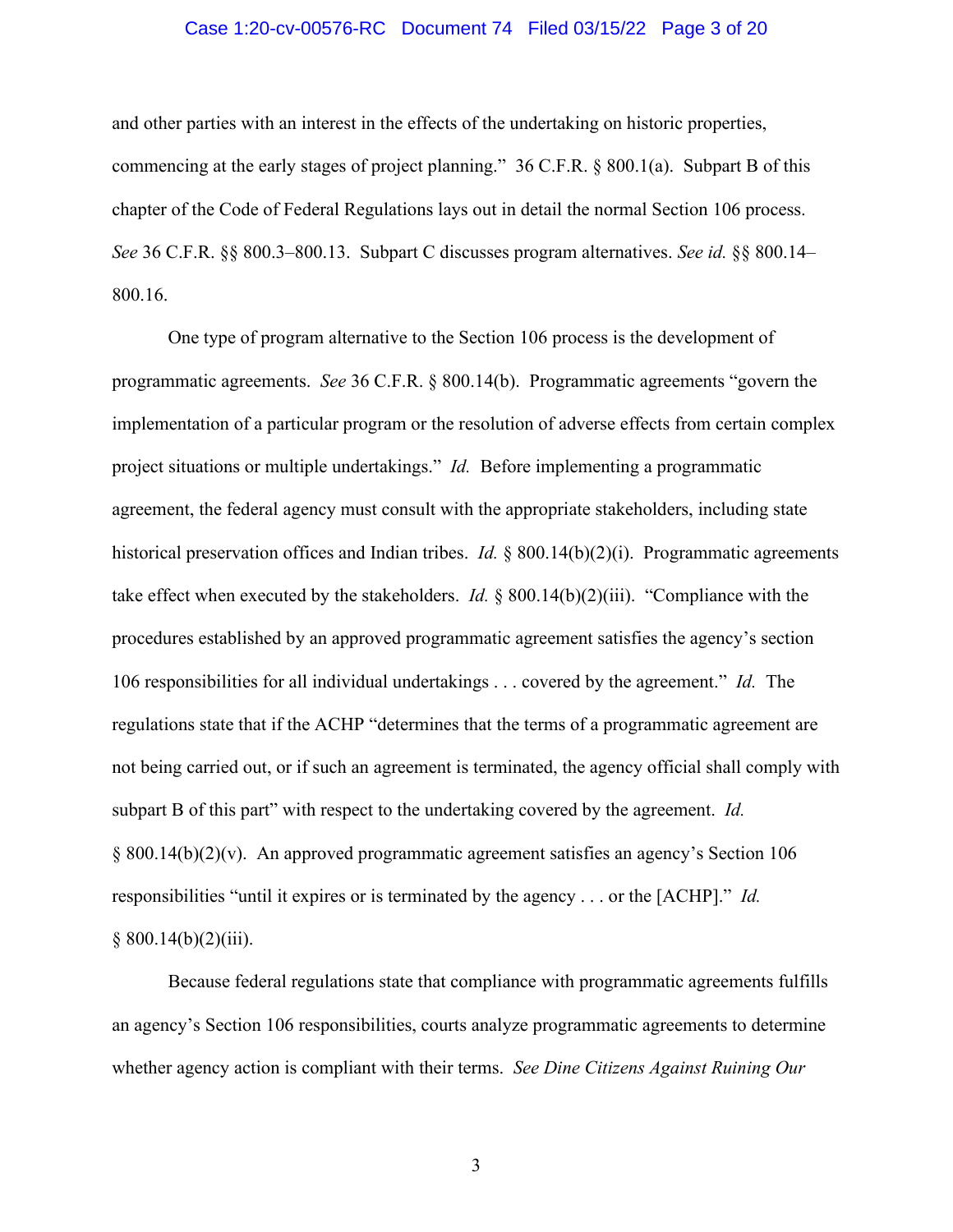#### Case 1:20-cv-00576-RC Document 74 Filed 03/15/22 Page 4 of 20

*Env't v. Bernhardt*, 923 F.3d 831, 847 (10th Cir. 2019) (stating that the issue to resolve is whether agency violated requirements of a programmatic agreement); *Colo. River Indian Tribes v. Dep't of Interior*, No. ED CV-1402504 JAK (SPx), 2015 WL 12661945, at \*13 (C.D. Cal. June 11, 2015) (explaining that obligations under a programmatic agreement serve as a substitute to compliance with Section 106). Holding an agency to the terms of a programmatic agreement follows from the regulatory language; if "[c]ompliance with the procedures established by an approved programmatic agreement" can satisfy an agency's Section 106 obligations, 36 C.F.R. § 800.14(b)(2)(iii), noncompliance with the terms would not satisfy those obligations.

More generally, Section 106 does not dictate substantive results. Instead, Section 106 is a procedural statute requiring a federal agency to take certain steps prior to beginning a project. *See Nat'l Min. Ass'n v. Fowler*, 324 F.3d 752, 755 (D.C. Cir. 2003) ("An essentially procedural statute, section 106 imposes no substantive standards on agencies, but it does require them to solicit the [ACHP's] comments and to take into account the effect of [their] undertakings." (internal quotations and citations omitted)).

# **B. History Up to Previous Opinion2**

As pled in the initial Complaint, FHWA has provided substantial funding for the replacement of the I-95 Providence Viaduct Bridge. Compl.  $\P$  12, ECF No. 1.<sup>3</sup> In the initial planning phases of the project, FHWA determined that the bridge replacement "would result in adverse effects on the Providence Covelands Archaeological District." *Id.* ¶ 15. To address the adverse effects, FHWA developed a programmatic agreement in consultation with Narragansett,

<sup>2</sup> This section is largely drawn from the Court's earlier opinion in this case. *See Narragansett*, 2020 WL 4201633, at \*2–3.

 $3$  Narragansett originally filed this case with the U.S. District Court for the District of Rhode Island and subsequently moved to transfer to this Court. *See* Mem. & Order at 2–3, ECF No. 23 (granting Narragansett's motion for reconsideration and, on reconsideration, granting motion to transfer to the District of Columbia).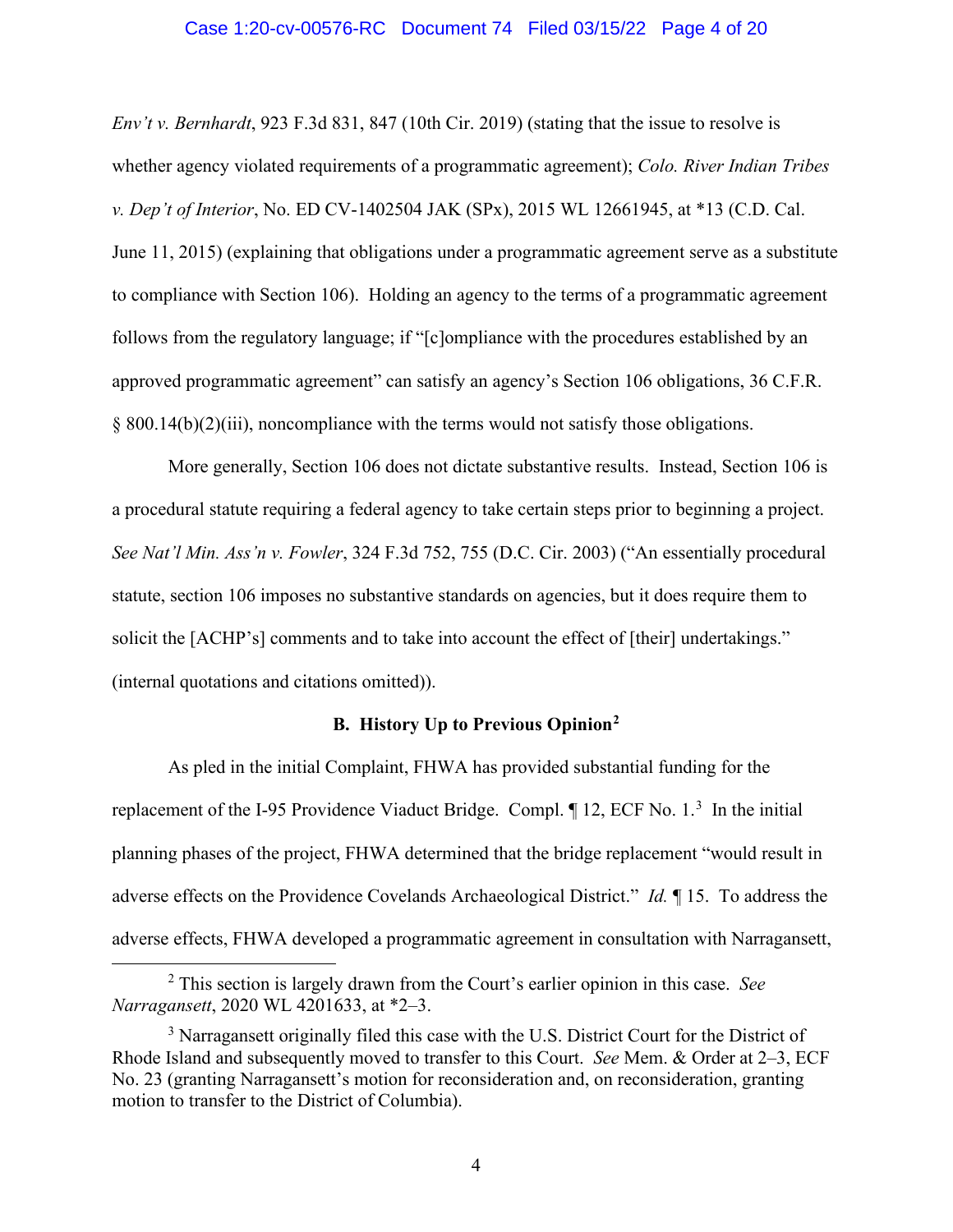#### Case 1:20-cv-00576-RC Document 74 Filed 03/15/22 Page 5 of 20

the Rhode Island State Historic Preservation Office, and the Rhode Island Department of Transportation ("RIDOT"). *Id.* ¶ 17.

The programmatic agreement required "FHWA in coordination with RIDOT" to acquire and transfer ownership of three parcels of land to the Tribe. *Id.* ¶ 21. The parcels, as identified in the Complaint, are the Salt Pond Archaeological Preserve, the so-called "Providence Boys Club – Camp Davis" property, and the so-called "Chief Sachem Night Hawk" property. *Id.* The three parcels of land "have inherently historic, cultural, and religious significance to the Tribe." *Id.*  $\mathbb{I}$  26. The transfer of ownership was meant to mitigate the negative effects of the highway project. *See id.* ¶¶ 15–19.

Construction began on the highway project in June 2013, but ownership of the properties had not yet been transferred to the Tribe. *Id.* ¶ 29. At this point, the parties to the programmatic agreement reached an impasse. RIDOT refused to transfer title of the Providence Boys Club – Camp Davis and Chief Sachem Night Hawk properties to the Tribe unless the Tribe specifically waived sovereign immunity with respect to those properties. *Id.* 1 30. But the programmatic agreement contained no provision requiring the waiver of sovereign immunity. *Id.* ¶ 31. The Tribe thus refused to agree to the condition and RIDOT refused to transfer the properties absent a waiver. Confronted with this impasse, FHWA sought to terminate the programmatic agreement even though construction on the southbound lane had already been completed and opened to traffic. *Id.* ¶¶ 32, 35.

The ACHP issued comments on the proposed termination of the programmatic agreement on May 3, 2017. *Id.* ¶ 36. The ACHP stated that the project should not be delayed, that the Salt Pond Archaeological Preserve should be preserved under the terms of the original programmatic agreement, and that the other two parcels should be transferred to the Tribe without a waiver of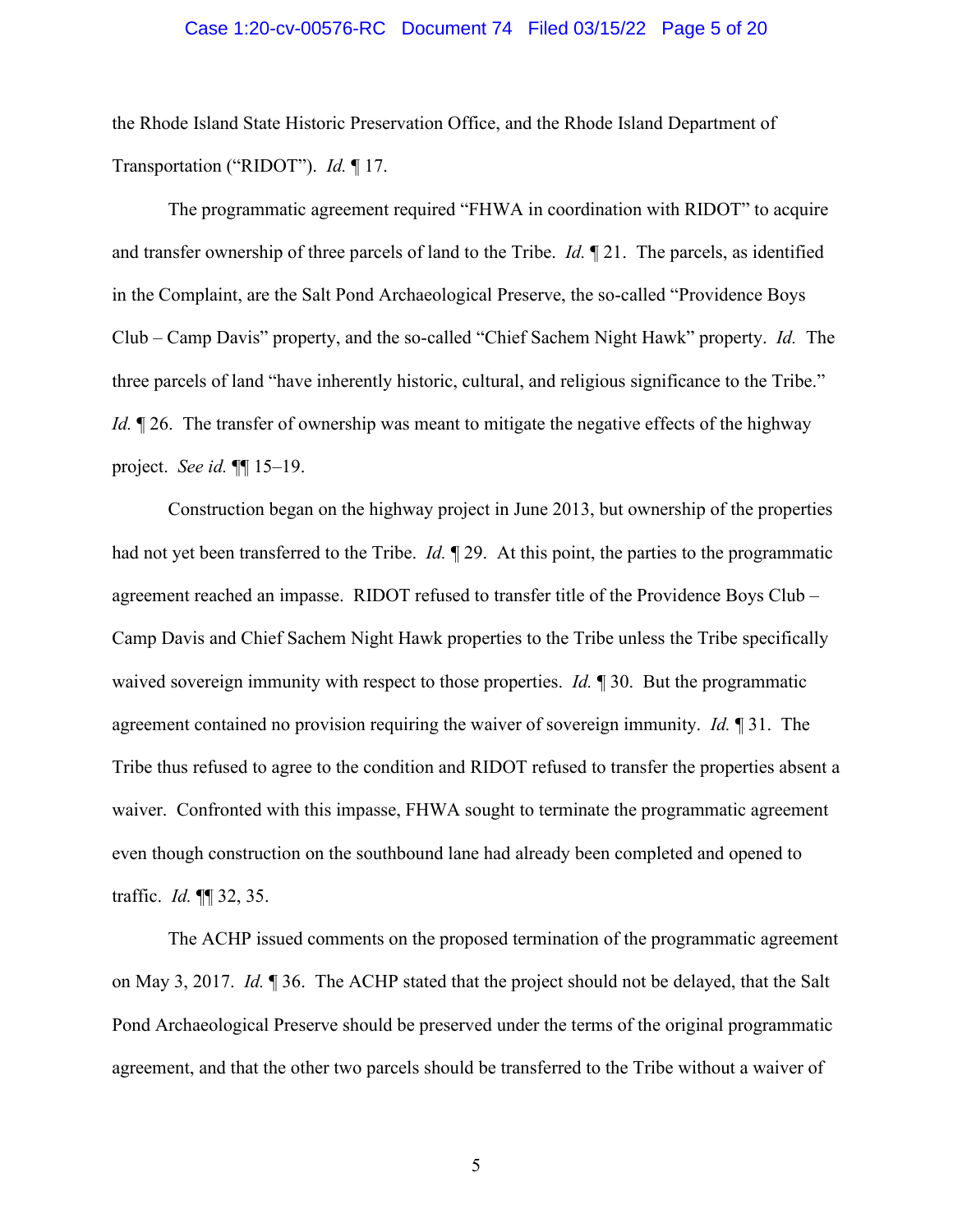#### Case 1:20-cv-00576-RC Document 74 Filed 03/15/22 Page 6 of 20

sovereign immunity. *Id.* ¶ 38. After receiving ACHP's comments and taking them into consideration, FHWA determined it would reinitiate the normal Section 106 consultation process and draft a new programmatic agreement. *Id.* ¶ 39. FHWA outlined new mitigation items to address the adverse effects of the project, including that in lieu of the land transfers of the Providence Boys Club – Camp Davis and Chief Sachem Night Hawk properties, the programmatic agreement would implement an academic-level historic context document about the Tribe, Section 106 training for the Tribe, a video documentary about the Tribe, and a teaching curriculum for Rhode Island public schools about the Tribe. *Id.* ¶ 40. Narragansett claims that terminating the original programmatic agreement and "dictating new proposed mitigation items—items that the Tribe was never consulted about—is arbitrary and capricious." *Id.* ¶ 49.

This is not the first lawsuit the Tribe has filed regarding the Viaduct Bridge project and the impasse reached between the parties. In 2017 and 2018, the District of Rhode Island and the First Circuit Court of Appeals ruled on a lawsuit brought by the Tribe alleging breach-of-contract claims stemming from RIDOT's refusal to transfer the properties. *Narragansett Indian Tribe, by and Through the Narragansett Indian Tribal Historic Pres. Off. v. R.I. Dep't of Transp.*, No. 17 cv-125, 2017 WL 4011149, at \*2 (D.R.I. Sept. 11, 2017), *aff'd*, 903 F.3d 26 (1st Cir. 2018). The district court dismissed the claims against the federal defendants because the Complaint was "devoid of any assertion that Federal Defendants' final agency action caused Plaintiff harm." *Id.* at \*3. The court reasoned that the Tribe's claims were generally premised on RIDOT's refusal to transfer the land, not any action taken by FHWA, and therefore the court lacked subject-matter jurisdiction with respect to the claims against the federal agency. *Id.* On appeal, the Tribe argued that the NHPA creates a private cause of action that encompassed the claims against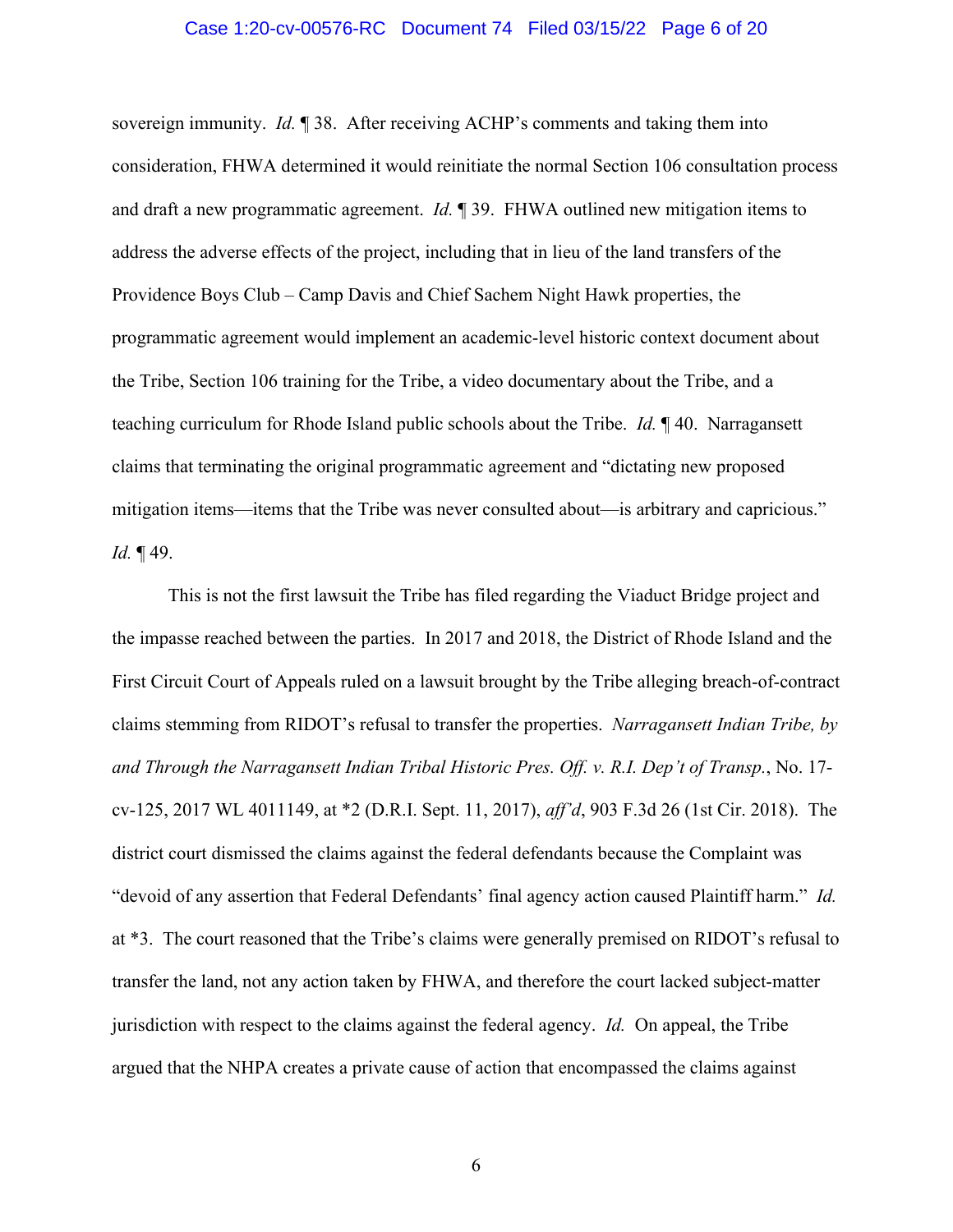#### Case 1:20-cv-00576-RC Document 74 Filed 03/15/22 Page 7 of 20

FHWA. 903 F.3d at 29. The First Circuit, assuming without deciding that the NHPA does create a private cause of action, held that the Tribe failed to allege a violation of the NHPA by the federal defendants. *Id.* at 30. Instead, the court saw the complaint as an attempt to compel "the federal defendants to participate as parties in a suit . . . arising out of RIDOT's alleged breach of contract." *Id.* The court affirmed the dismissal and noted that "[n]othing in the regulations requires a federal agency to enter into [a programmatic agreement]. And nothing in the regulations prevents the agency from terminating such an agreement." *Id.* The court passed on the question of whether the APA's waiver of sovereign immunity would allow a court to review final agency action in this case. *See id.* at 29.

# **C. Subsequent Procedural History**

The Court denied the Agency's earlier motion to dismiss in this case, holding that Narragansett "has alleged sufficient facts to survive a motion to dismiss" premised on the Administrative Procedure Act's prohibition on arbitrary and capricious action, and stating that the Court would "await motions for summary judgment with citations to the administrative record." *Narragansett Indian Tribe by & Through Narragansett Indian Tribal Historic Pres. Off. v. Nason*, No. CV 20-576 (RC), 2020 WL 4201633, at \*4 (D.D.C. July 22, 2020). After that opinion was issued, Narragansett filed an Amended Complaint adding the State Defendants and a claim for a Fourteenth Amendment violation. *See* Am. Compl., ECF No. 43.

The State Defendants moved to dismiss the Amended Complaint on many grounds: lack of personal jurisdiction, improper venue, improper process and service of process, lack of subject matter jurisdiction, and failure to state a claim. State Defs.' Mem. L. Supp. Mot. Dismiss ("R.I. Mem.") at 1–2, ECF No. 47-1; Pl.'s Mem. P. & A. in Opp'n State Defs.' Mot. Dismiss ("R.I. Opp'n"), ECF No. 49; State Defs.' Reply Mem. Supp. Mot. Dismiss ("R.I. Reply"), ECF No. 50.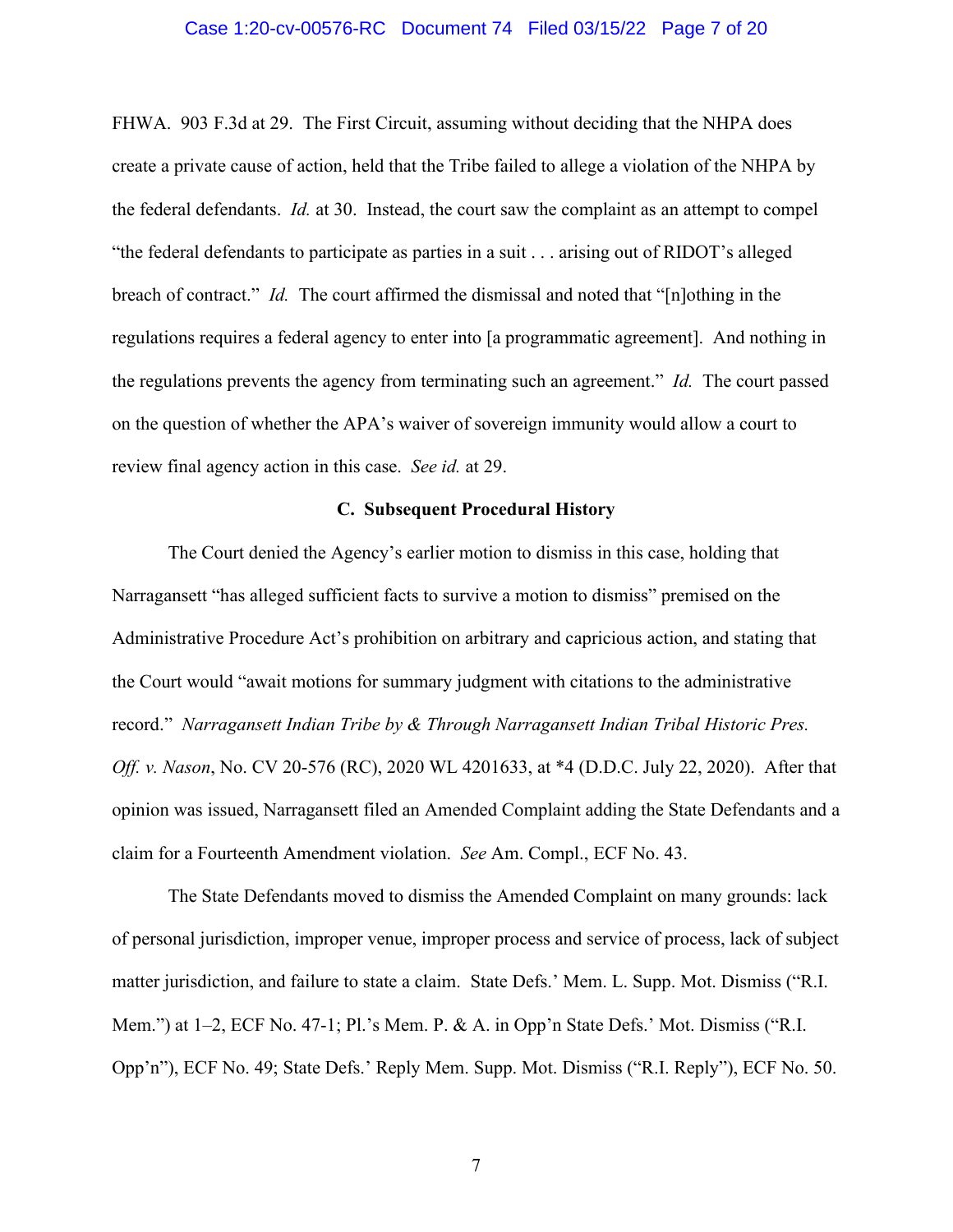## Case 1:20-cv-00576-RC Document 74 Filed 03/15/22 Page 8 of 20

Narragansett moved for summary judgment that the Agency's actions were arbitrary and capricious and not in accordance with law.<sup>4</sup> Mem. P. & A. Supp. Pl.'s Mot. Summ. J. ("Fed. Mem."), ECF No. 53-1. The Agency opposed, moved to dismiss for lack of standing, and crossmoved for summary judgment. Mem. P. & A. Supp. Fed. Def.'s Opp'n Pl.'s Mot. Summ. J, Mot. Dismiss for Lack of Subject Matter Jurisdiction, & Cross-Mot. Summ. J. on Count I ("Fed. Opp'n & Mem."), ECF Nos. 63 & 64; Pl.'s Resp. Def.'s Opp'n Pl.'s Mot. Summ. J, & Pl.'s Opp'n Def.'s Mot. Dismiss & Cross Mot. Summ. J. & Pl.'s Request to Correct/Complete or Suppl. R. ("Fed. Reply & Opp'n"), ECF Nos. 66, 69 & 70; Fed. Def.'s Reply Supp. Mot. Dismiss for Lack of Subject-Matter Jurisdiction & Cross-Mot. Summ. J. on Count I ("Fed. Reply"), ECF No. 68.

After Narragansett filed its motion for summary judgment, but before the Agency's response, Narragansett filed a motion to compel completion and amendment of the administrative record. Mem. Supp. Pl.'s Mot. Compel Completion & Amendment of Admin. R., ECF No. 55-1. After moving for, and receiving, an extension on its response deadline, the Agency moved for a second extension of time, which therein noted Narragansett's opposition.

<sup>&</sup>lt;sup>4</sup> The State Defendants filed a short opposition to Narragansett's motion for summary judgment stating that they "construe Plaintiff's Motion for Summary Judgment as only moving for summary judgment regarding the claims against the *Federal* Defendant." State Defs.' Resp. Regarding Pl.'s Mot. Summ. J. &/or State Defs.' Mot. Stay Briefing as to State Defs.' at 2, ECF No. 54. According to the State Defendants, their counsel had reached out to Narragansett's counsel to clarify that the motion was against only the Agency, but Narragansett's counsel provided no clarification. *Id.* at 2–3. Narragansett did not file a reply in response to the State Defendants' opposition. The motion does bear some indication that it applies only to the Agency. *See, e.g.*, Fed. Mem. at ii (major headings in table of contents referring only to arbitrary and capricious action taken by the Agency). Given that Narragansett did not dispute the State Defendants' assertion that this motion does not apply to them, either with a reply brief or informally to State Defendants' counsel, the Court construes the motion to move for summary judgment against only the Agency. Even if Narragansett's motion for summary judgment also applied to the State Defendants, it would fail against them because they are dismissed on personal-jurisdiction grounds per the Court's ruling below.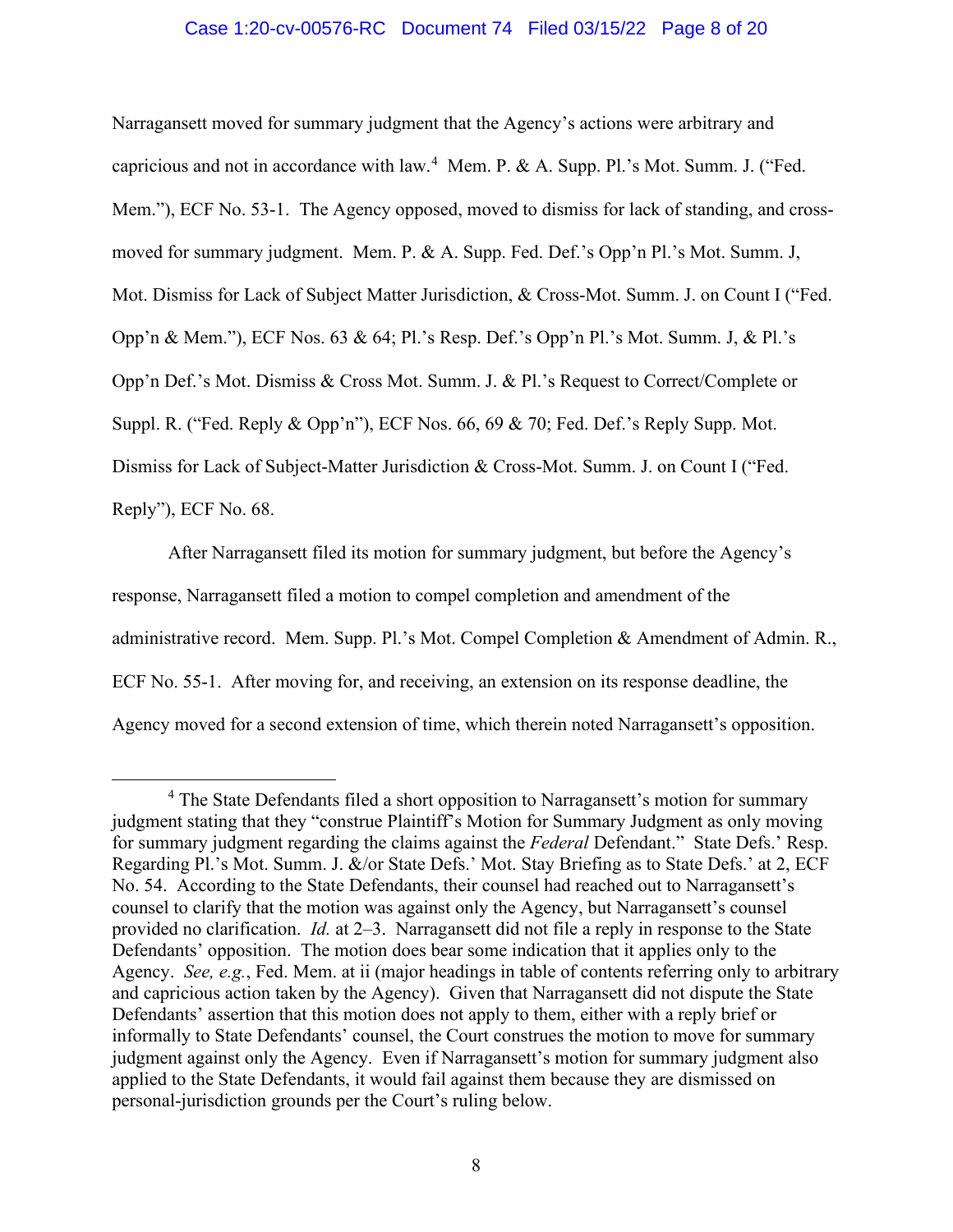#### Case 1:20-cv-00576-RC Document 74 Filed 03/15/22 Page 9 of 20

Fed. Def.'s 2d Mot. Extension of Time to Respond to Pl.'s Mot. Suppl. Admin. R., ECF No. 58. Rather than file an opposition, Narragansett filed a motion for sanctions. Pl.'s Mem. Supp. Mot. Sanctions, ECF No. 59-1. The Agency filed an opposition to the motion for sanctions and later filed its opposition to the motion to compel on the same day that it filed its opposition to Narragansett's motion for summary judgment, motion to dismiss, and cross-motion for summary judgment. Fed. Def.'s Opp'n Pl.'s Mot. Sanctions, ECF No. 61; Fed. Def.'s Partial Opp'n Pl.'s Mot. Suppl. Admin. R., ECF No. 62. Narragansett's reply and opposition brief regarding the motion to dismiss and motions for summary judgment also included a request to correct, complete, or supplement the record, which the Agency opposed in its final reply brief. *See* Fed. Reply & Opp'n at 18–22; Fed. Reply at 11–14.

### **III. LEGAL STANDARD**

Rule 12(b)(2) of the Federal Rules of Civil Procedure allows a court to dismiss an action when the court lacks personal jurisdiction over the defendant. The plaintiff bears the burden of establishing that a court has personal jurisdiction over each defendant. *Erwin-Simpson v. AirAsia Berhad*, 985 F.3d 883, 888 (D.C. Cir. 2021). "Personal jurisdiction may be satisfied by either specific or general jurisdiction." *Brit UW, Ltd. v. Manhattan Beachwear, LLC*, 235 F. Supp. 3d 48, 54 (D.D.C. 2017) (citing *D'Onofrio v. SFX Sports Grp., Inc.*, 534 F. Supp. 2d 86, 90 (D.D.C. 2008)). While factual discrepancies in the record must be resolved in favor of the plaintiff, *see Livnat v. Palestinian Auth.*, 851 F.3d 45, 57 (D.C. Cir. 2017), a court is not required to accept as true a plaintiff's "conclusory statements" or "bare allegations" regarding the defendants' actions when conducting the personal jurisdiction analysis, *GTE New Media Servs. Inc. v. BellSouth Corp.*, 199 F.3d 1343, 1349 (D.C. Cir. 2000). The court may "receive and weigh affidavits and any other relevant matter to assist it in determining the jurisdictional facts."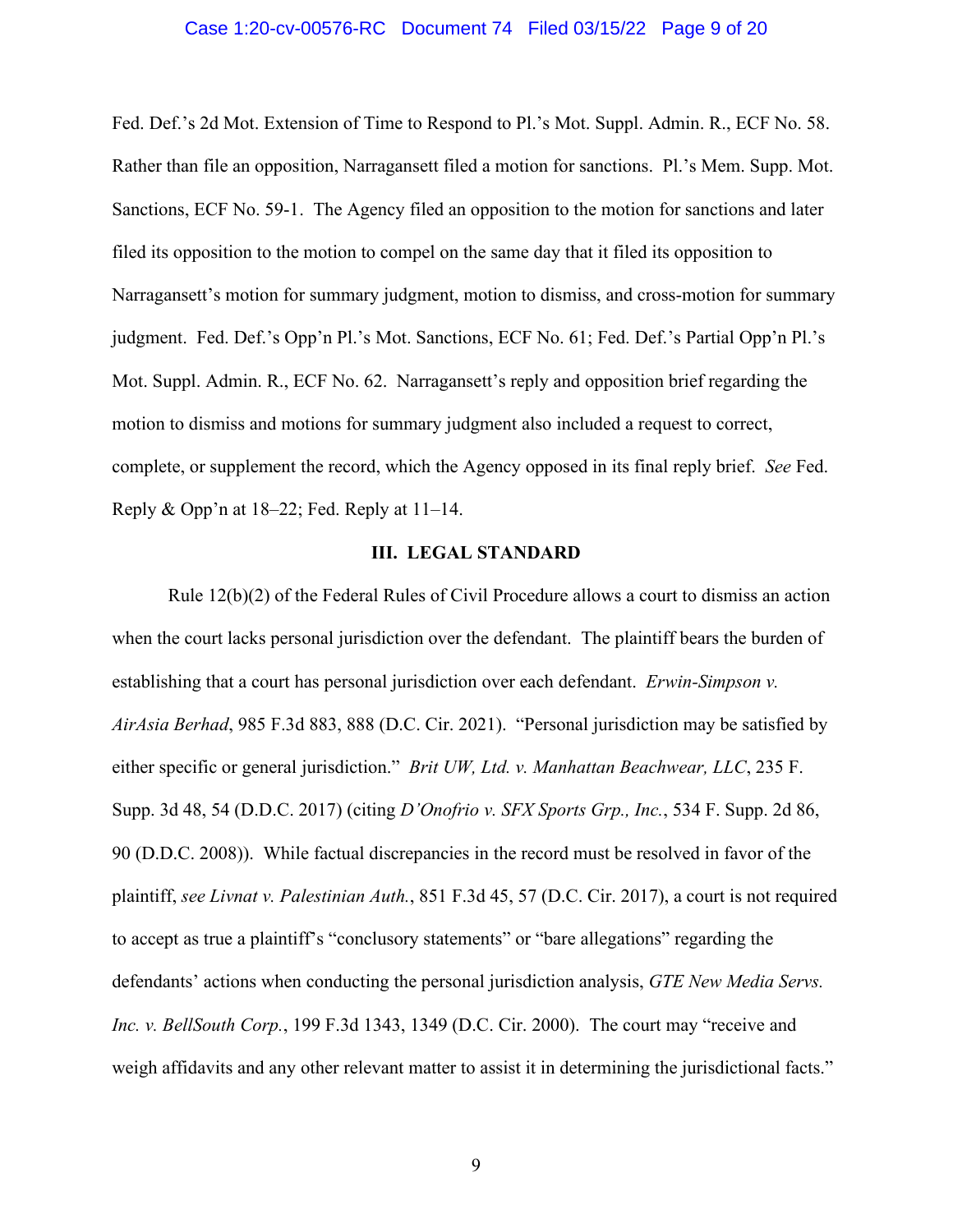*United States v. Philip Morris, Inc.*, 116 F. Supp. 2d 116, 120 n.4 (D.D.C. 2000) (citation omitted).

Rule 12(b)(1) of the Federal Rules of Civil Procedure provides for the dismissal of an action for lack of subject matter jurisdiction. Constitutional standing is a jurisdictional issue because "the defect of standing is a defect in subject matter jurisdiction." *Haase v. Sessions*, 835 F.2d 902, 906 (D.C. Cir. 1987). "The court must address the issue of jurisdiction as a threshold matter, because absent jurisdiction the court lacks the authority to decide the case on any other grounds." *Am. Farm Bureau v. EPA*, 121 F. Supp. 2d 84, 91 (D.D.C. 2000). "The party invoking federal jurisdiction bears the burden of establishing" standing. *Lujan v. Defs. of Wildlife*, 504 U.S. 555, 561 (1992). When assessing standing at the motion to dismiss stage, the Court will "accept the well-pleaded factual allegations as true and draw all reasonable inferences from those allegations in the plaintiff's favor," but will "not assume the truth of legal conclusions, nor . . . accept inferences that are unsupported by the facts set out in the complaint." *Arpaio v. Obama*, 797 F.3d 11, 19 (D.C. Cir. 2015) (internal quotation marks and citations omitted). "[B]ecause subject-matter jurisdiction relates to the Court's power to hear the claim, the Court must give the plaintiff's factual allegations closer scrutiny when resolving a Rule 12(b)(1) motion than would be required for a Rule 12(b)(6) motion." *Am. Fed'n Gov't Emps. v. Sec'y Air Force*, 841 F. Supp. 2d 233, 235–36 (D.D.C. 2012). "[W]here necessary, the court may consider the complaint supplemented by undisputed facts evidenced in the record, or the complaint supplemented by undisputed facts plus the court's resolution of disputed facts." *Herbert v. Nat'l Acad. of Scis.*, 974 F.2d 192, 197 (D.C. Cir. 1992).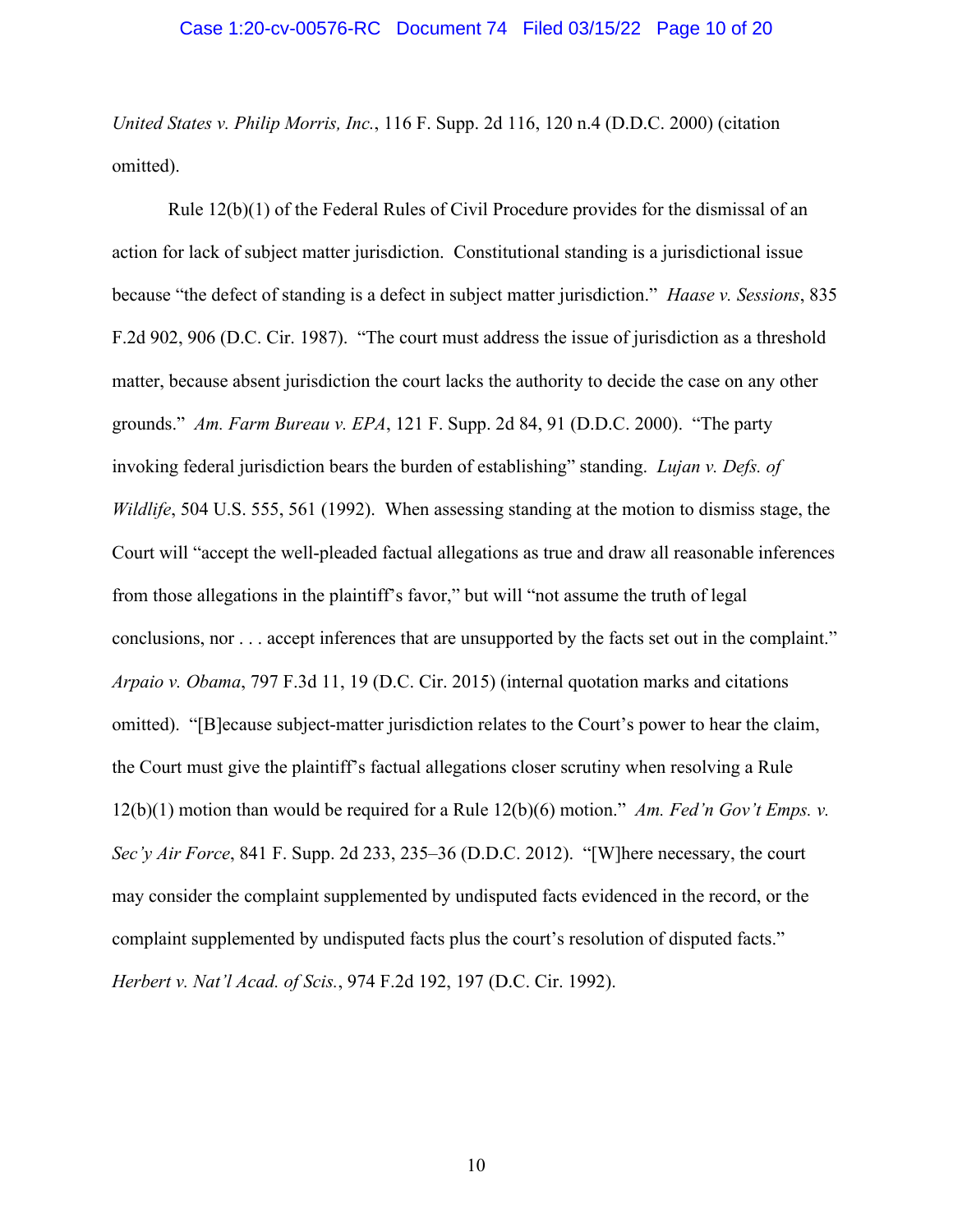#### **IV. ANALYSIS**

#### **A. State Defendants' Motion to Dismiss**

The State Defendants move for dismissal on several grounds: lack of personal jurisdiction, improper venue, improper process and service of process, lack of subject matter jurisdiction, and failure to state a claim. R.I. Mem. at 2. However, it is unnecessary to address any of them other than personal jurisdiction given the clear success of the State Defendants' motion on that ground. *See Erwin-Simpson v. AirAsia Berhad*, 985 F.3d 883, 888 (D.C. Cir. 2021) ("[A] court 'does not abuse its discretion by turning directly to personal jurisdiction' when it 'has before it a straightforward personal jurisdiction issue presenting no complex question of state law, and the alleged defect in subject-matter jurisdiction raises a difficult and novel question.'" (quoting *Ruhrgas AG v. Marathon Oil Co.*, 526 U.S. 574, 588 (1999))).

"Federal courts ordinarily follow state law in determining the bounds of their jurisdiction over persons." *Erwin-Simpson*, 985 F.3d at 888 (quoting *Daimler AG v. Bauman*, 571 U.S. 117, 125 (2014)). There are two types of personal jurisdiction: general and specific. *Shatsky v. Palestine Liberation Org.*, 955 F.3d 1016, 1036 (D.C. Cir. 2020). General jurisdiction "sets a high bar," requiring a defendant to have "continuous and systematic" contacts with the forum state, but then permitting the forum to adjudicate any claims brought against the defendant. *D'Onofrio v. SFX Sports Grp., Inc.*, 534 F. Supp. 2d 86, 90 (D.D.C. 2008). Specific jurisdiction requires that the suit "arise out of or relate to the defendant's contacts with the forum." *Bristol-Myers Squibb Co. v. Superior Ct. of Cal.*, 137 S. Ct. 1773, 1780 (2017). "This requires determining both that (i) jurisdiction is permissible under the forum state's long-arm statute, and (ii) the exercise of personal jurisdiction comports with the Due Process Clause." *Urquhart-Bradley v. Mobley*, 964 F.3d 36, 44 (D.C. Cir. 2020).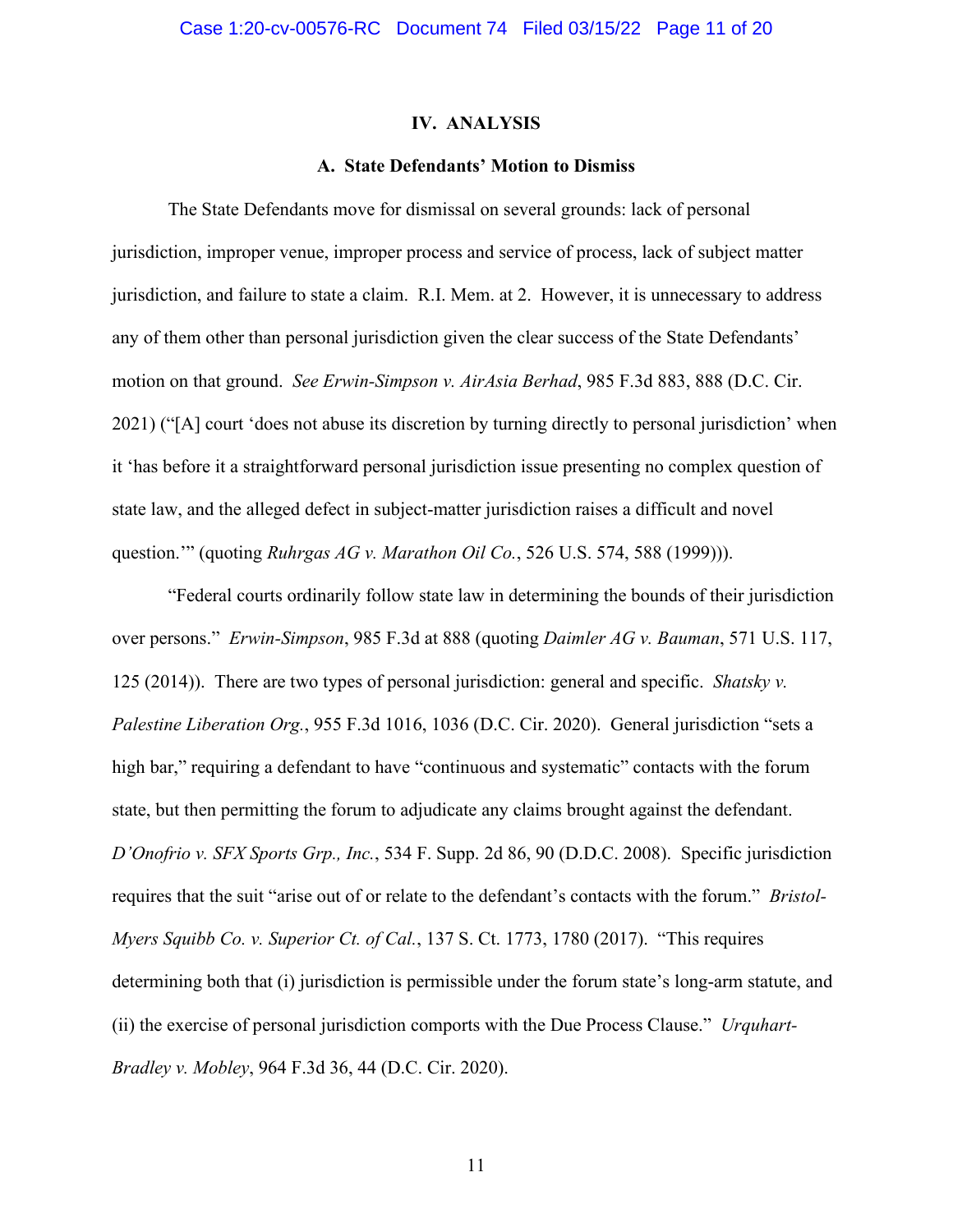#### Case 1:20-cv-00576-RC Document 74 Filed 03/15/22 Page 12 of 20

The State Defendants argue that they are not subject to either general or specific personal jurisdiction of this Court. Regarding general personal jurisdiction, the State Defendants argue that none of them reside in the District of Columbia and there is no other reason to conclude that any of them are at "home" in the District. *See* R.I. Mem. at 11 (citing affidavit of Defendant Claire Richards, which states that Richards resides in Rhode Island and has never resided in the District). Regarding specific personal jurisdiction, the State Defendants argue that neither the District's long-arm statute nor the requirements of the Due Process Clause are met. They argue that none of the State Defendants "have the necessary connections with the District of Columbia to implicate any of the grounds enumerated in the District of Columbia's long-arm statute" nor the "minimum contacts that would satisfy due process" because the allegations concern a construction project in Rhode Island, potential transfer of land in Rhode Island, and actions allegedly taken by Richards while she was employed by Rhode Island. R.I. Mem. at 13–14. They also cite authority that the District's long-arm statute does not apply to states, meaning all State Defendants except Richards in her personal capacity do not fall under the long-arm statute for that additional reason. *Id.* at 13.

Narragansett gives almost no response to these arguments. It makes no reference to whether it asserts general or specific personal jurisdiction, nor is there a reference to any provision of D.C.'s long-arm statute. All Narragansett says about personal jurisdiction in its opposition to the State Defendants' motion is that the State Defendants' waiver of sovereign immunity gives this Court personal jurisdiction, R.I. Opp'n at 2, and that the "unique facts and circumstances give 'rise' to federal subject matter and personal jurisdiction," *id.* at 5. But Narragansett does not cite any authority for the proposition that waiver of sovereign immunity would necessarily give this Court personal jurisdiction over the State Defendants. The "unique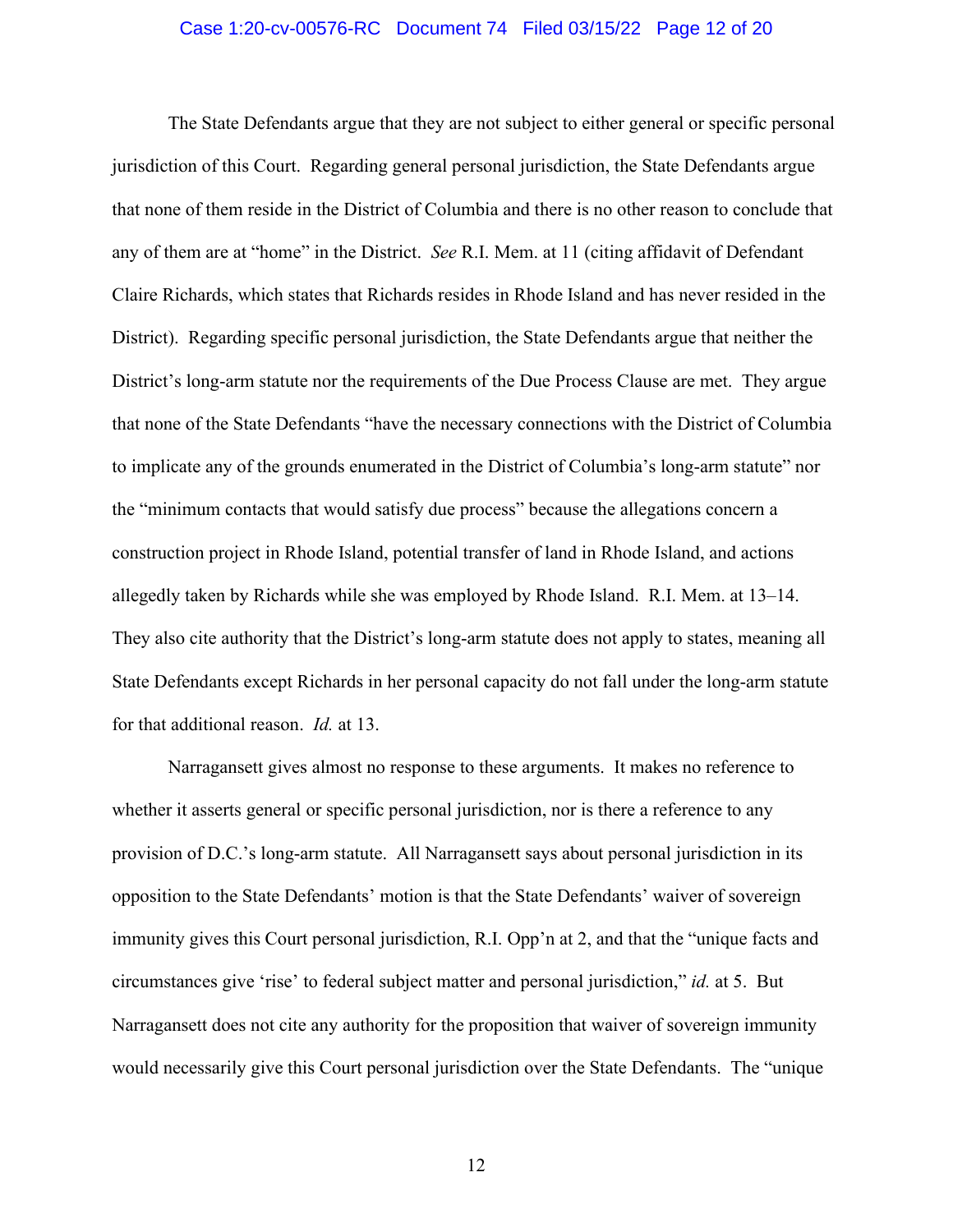# Case 1:20-cv-00576-RC Document 74 Filed 03/15/22 Page 13 of 20

facts and circumstances" discussed by Narragansett also seem directed at subject matter jurisdiction. Narragansett cites *Grable* in support of this proposition, but that case concerned only subject matter jurisdiction. *Id.*; *see Grable & Sons Metal Prod., Inc. v. Darue Eng'g & Mfg.*, 545 U.S. 308, 311–12 (2005) (addressing whether "a federal cause of action" is always "a condition for exercising federal-question jurisdiction" under 42 U.S.C. § 1331).

Given the lack of citation to any facts or authority, the Court holds that Narragansett has not met its burden to demonstrate that this Court has personal jurisdiction over the State Defendants.<sup>5</sup> The State Defendants argue that dismissal is the appropriate remedy as opposed to transferring back to Rhode Island. *See* R.I. Mem. at 14–17; R.I. Reply at 3. The Court agrees, largely because Narragansett has not even made such a request for transfer in response to the State Defendants' suggestion. The State Defendants' motion to dismiss is therefore granted and the Amended Complaint is dismissed without prejudice as to the State Defendants.

## **B. Motion to Dismiss and Motions for Summary Judgment Relating to Agency**

The Agency moves to dismiss for lack of subject matter jurisdiction because Narragansett lacks standing and moves for summary judgment on Count I of the Amended Complaint. Fed. Opp'n & Mem. at 2. Narragansett moves for summary judgment that the Agency acted arbitrarily and capriciously. Fed. Mem. at 1. For the reasons given below, the Court holds that Narragansett has not demonstrated that it has standing to assert Count I against the Agency and

 $<sup>5</sup>$  The Court hesitates to go beyond the parties' briefs, but notes that the State Defendants'</sup> contacts with the District seem to consist of negotiations with the federal government over the programmatic agreement and Section 106 process, and these negotiations may fall under the "government contacts" exception to the District's long-arm statute. *See Alkanani v. Aegis Def. Servs.*, LLC, 976 F. Supp. 2d 13, 25 (D.D.C. 2014) (holding that contract "negotiated with the Department of Defense cannot serve as a 'business transaction' upon which specific jurisdiction may be predicated"). Of course, the Court would be more confident about the applicability of this exception if Narragansett had explained its asserted basis for personal jurisdiction by citing relevant authority and facts.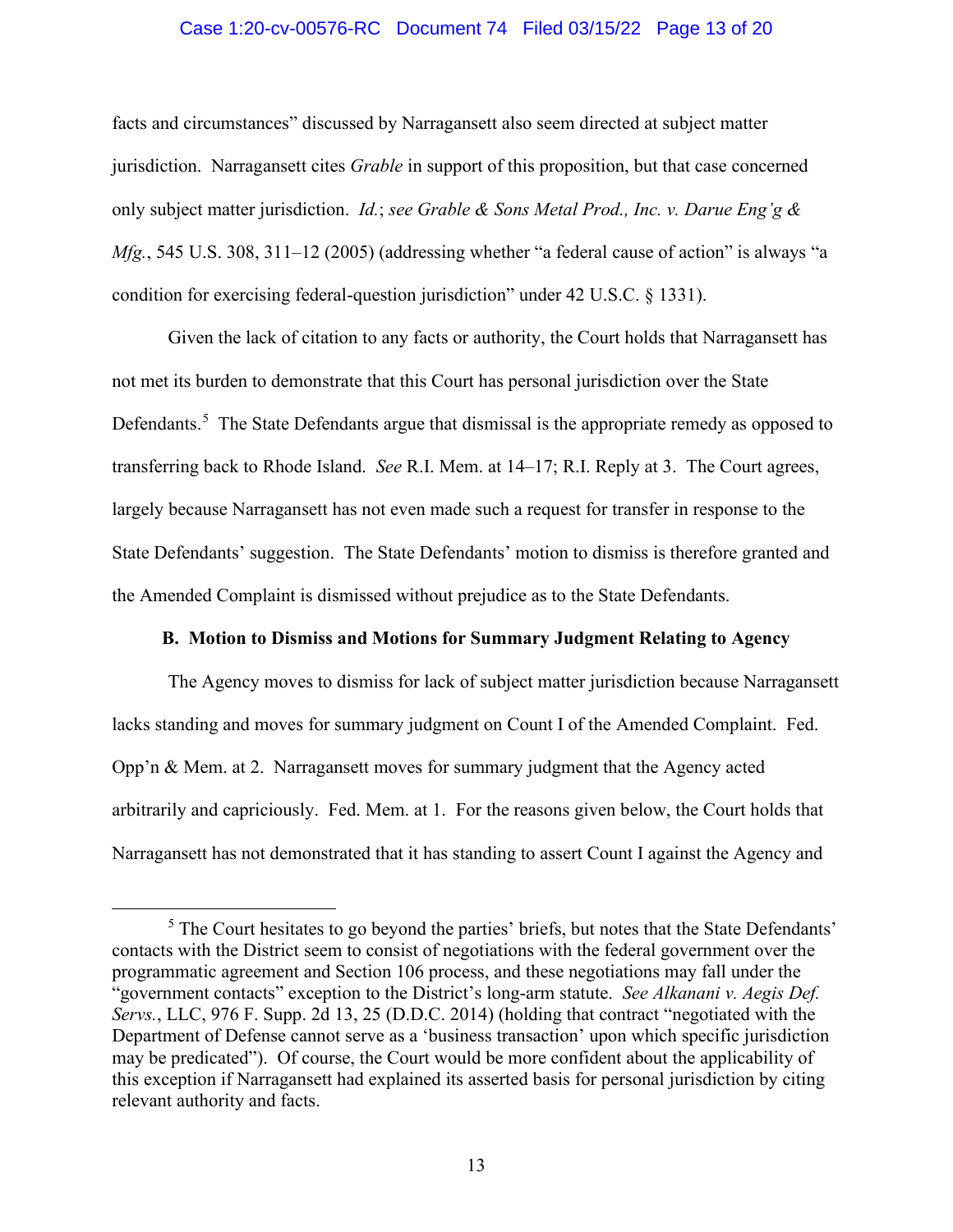### Case 1:20-cv-00576-RC Document 74 Filed 03/15/22 Page 14 of 20

therefore grants the Agency's motion to dismiss and denies both motions for summary judgment as moot. "Due to the Court's finding that Plaintiff[] lack[s] constitutional standing, the Court does not reach the remainder of [the Federal] Defendant['s] arguments." *Tanner-Brown v. Jewell*, 153 F. Supp. 3d 102, 107 (D.D.C. 2016), *aff'd sub nom. Tanner-Brown v. Zinke*, 709 F. App'x 17 (D.C. Cir. 2017).

"The 'irreducible constitutional minimum of standing contains three elements': injury in fact, causation, and redressability." *Arpaio v. Obama*, 797 F.3d 11, 19 (D.C. Cir. 2015) (quoting *Lujan v. Defs. of Wildlife*, 504 U.S. 555, 561 (1992)). "Injury in fact is the 'invasion of a legally protected interest which is (a) concrete and particularized . . . and (b) actual or imminent, not conjectural or hypothetical.'" *Id.* (quoting *Lujan*, 504 U.S. at 560) (alteration in original). "The 'causal connection between the injury and the conduct complained of' must be 'fairly traceable to the challenged action of the defendant, and not the result of the independent action of some third party not before the court.'" *Id.* (quoting *Lujan*, 504 U.S. at 561). Finally, "it must be 'likely, as opposed to merely speculative, that the injury will be redressed by a favorable decision.'" *Id.* (quoting *Lujan*, 504 U.S. at 561).

The Agency appears to argue primarily that Narragansett has failed to plead the latter two elements: causal connection and redressability.<sup>6</sup> The Agency does not seem to challenge that there is an alleged injury in fact, characterizing the injury as either "harm to particular land not transferred or preserved" or being deprived "of the benefits of the land transfers or other provisions included in the Programmatic Agreement." Fed. Opp'n & Mem. at 11. Regarding causal connection and redressability, the Agency argues that the alleged injuries are "fairly

<sup>&</sup>lt;sup>6</sup> The Agency makes at least some other arguments, such as that this case should be dismissed under the political question doctrine. *See* Fed. Opp'n & Mem. at 13 n.4. It is not necessary to address these other arguments given the Court's holding on standing.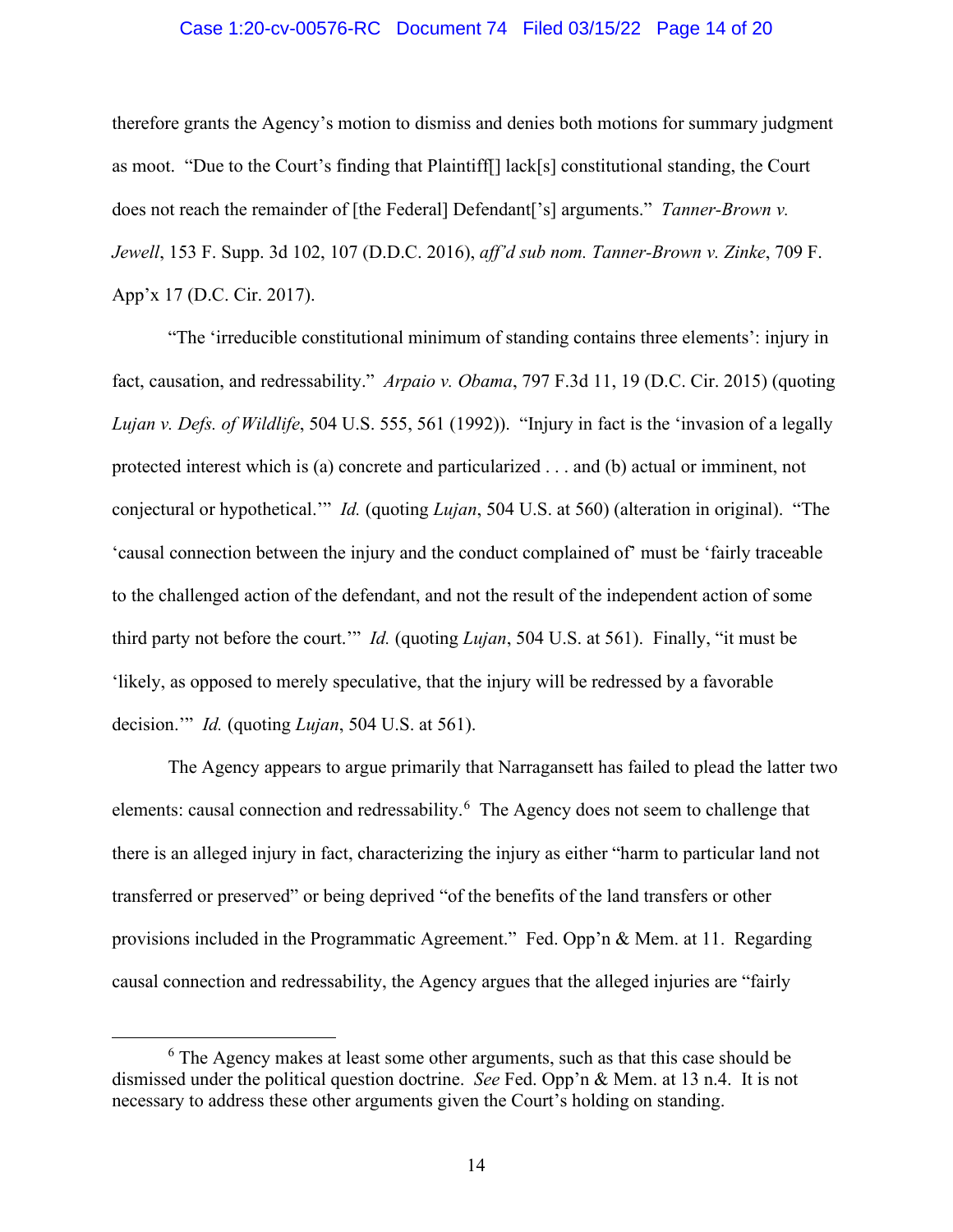# Case 1:20-cv-00576-RC Document 74 Filed 03/15/22 Page 15 of 20

traced to the dispute between the Rhode Island DOT and Plaintiff," not traced to the Agency. *Id.* at 13. In other words, the Agency argues that the State Defendants caused the alleged injuries by insisting on the sovereign immunity waiver and failing to transfer the properties, and that the injuries would therefore be redressable only through the State Defendants. *See id.* at 14. The Agency cites case law for the proposition that it is difficult to show standing where "causation or redressability hinges on the action of third parties." *Id.* at 14–15; *see, e.g.*, *Nat'l Wrestling Coaches Ass'n v. Dep't of Educ.*, 366 F.3d 930, 938 (D.C. Cir. 2004) ("When a plaintiff's asserted injury arises from the Government's regulation of a third party that is not before the court, it becomes 'substantially more difficult' to establish standing."), *abrogation on other grounds recognized by Perry Cap. LLC v. Mnuchin*, 864 F.3d 591 (D.C. Cir. 2017); *Haitian Refugee Ctr. v. Gracey*, 809 F.2d 794, 802 (D.C. Cir. 1987) ("[C]ausation is extremely unlikely if the causal chain involves a prediction about the independent actions of third parties.").

Narragansett barely addresses standing in its opposition. First, Narragansett states that standing is no longer at issue now that there is final agency action. Fed. Reply & Opp'n at 2. This seems to be referencing the Court's earlier opinion denying the Agency's motion to dismiss, but that opinion only addressed whether Narragansett failed to state a claim, not standing. *See Narragansett*, 2020 WL 4201633. Next, Narragansett states that it has "standing as the historic tribe that suffered harm to its historic tribal properties," citing 5 U.S.C. § 702. Fed. Reply & Opp'n at 2 n.1. But this does not explain how Narragansett meets the constitutional standing requirements beyond identifying an injury in fact, which the Agency does not dispute. Finally, Narragansett addresses the Agency's main argument—that Narragansett lacks standing because "injury traces to the State of RI." *Id.* at 5. But all Narragansett says on this point is that the Agency is being inconsistent because, in the Agency's Answer to the Amended Complaint, the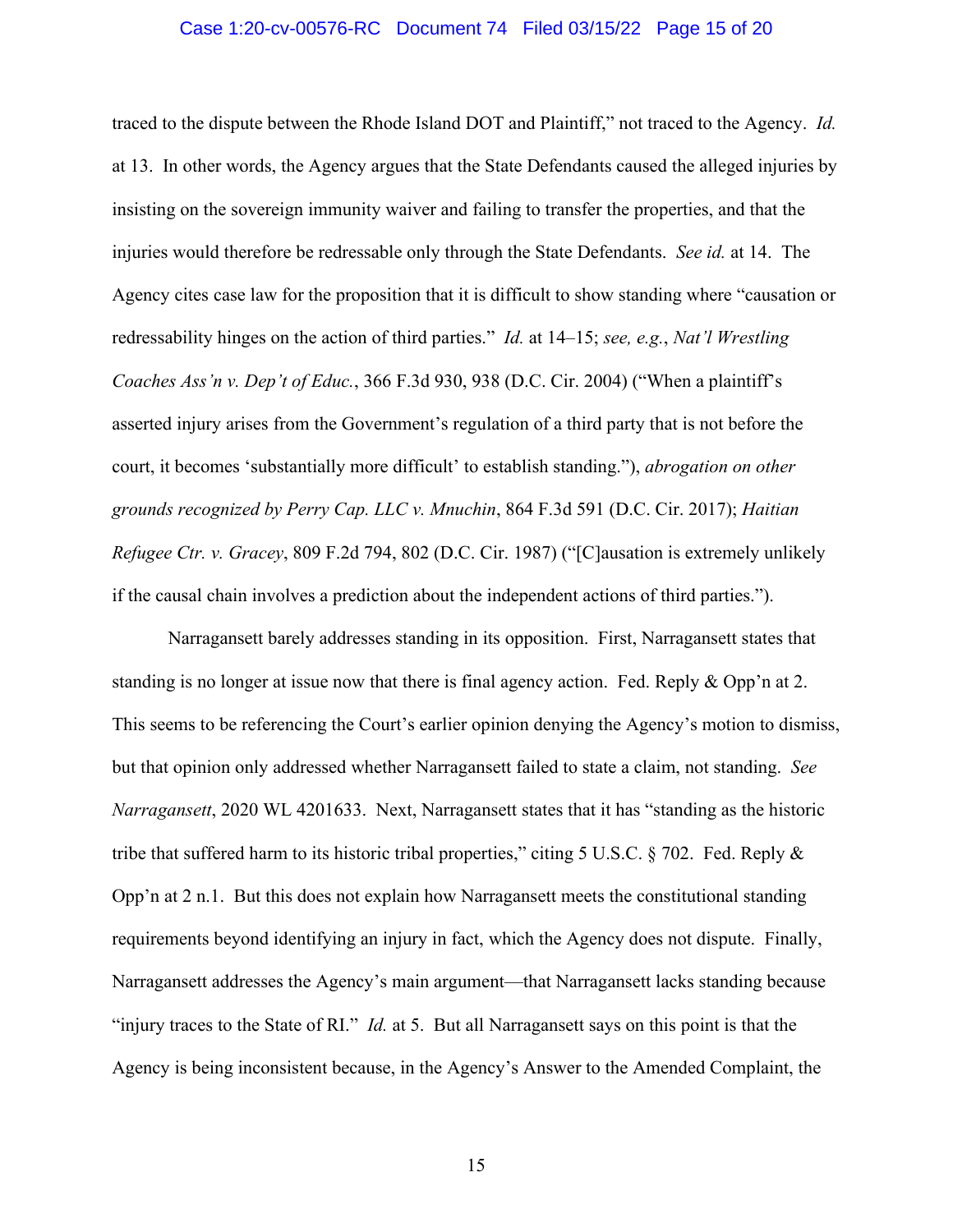## Case 1:20-cv-00576-RC Document 74 Filed 03/15/22 Page 16 of 20

Agency supposedly "admit[ed] there was no harm to" Narragansett "by either [the Agency] or the State of RI because the Section 106 process was completed by the new PA." *Id.* It is not clear why this supposed inconsistency is relevant. Parties are expected to accept allegations for purposes of motions to dismiss even while denying those allegations. *Cf. Bell Atl. Corp. v. Twombly*, 550 U.S. 544, 555 (2007) ("Factual allegations must be enough to raise a right to relief above the speculative level on the assumption that all the allegations in the complaint are true (even if doubtful in fact)." (cleaned up)). Narragansett does not address the substance of the Agency's arguments about how there is no causation or redressability for the Agency due to the State Defendants' involvement, i.e., refusal to transfer land without waiver of sovereign immunity.

In its Amended Complaint under the heading for standing, Narragansett also references "the *Tribe's rights to be consulted* on undertakings pursuant to the NHPA, such that historical sites have been disturbed with no adequate remedy provided as per the PA and as required pursuant to the NHPA." Am. Compl. ¶ 4 (emphasis added). It is not clear whether Narragansett is asserting a constitutional injury-in-fact of failure to consult. Narragansett did not provide explanation in its briefing and, importantly, failed to dispute the Agency's characterization of the alleged injuries as being harm to the land itself and deprivation of the land.<sup>7</sup> *See* Fed. Opp'n &

 $<sup>7</sup>$  The Agency's third-party argument seems to focus on the termination of the first</sup> programmatic agreement rather than formation of the second. *See, e.g.*, Fed. Opp'n & Mem. at 11 (arguing that Narragansett does not allege that the Agency's adoption of the new mitigation items caused harm). But the third-party issue would remain even if focusing on the formation of the second programmatic agreement as long as the relevant injuries-in-fact are harms to the land or deprivation of the land because any remedy to those would still need to run through the State Defendants. One exception to this might be a theory that harm to the land could be redressed by implementing other mitigation items different from both those in the original programmatic agreement or the second programmatic agreement. Even if this theory were otherwise legally sound—which the Court will not opine on without hearing from both sides—Narragansett did not ask for this remedy in their complaint. *See* Am. Compl. at 11–12 (requesting, among other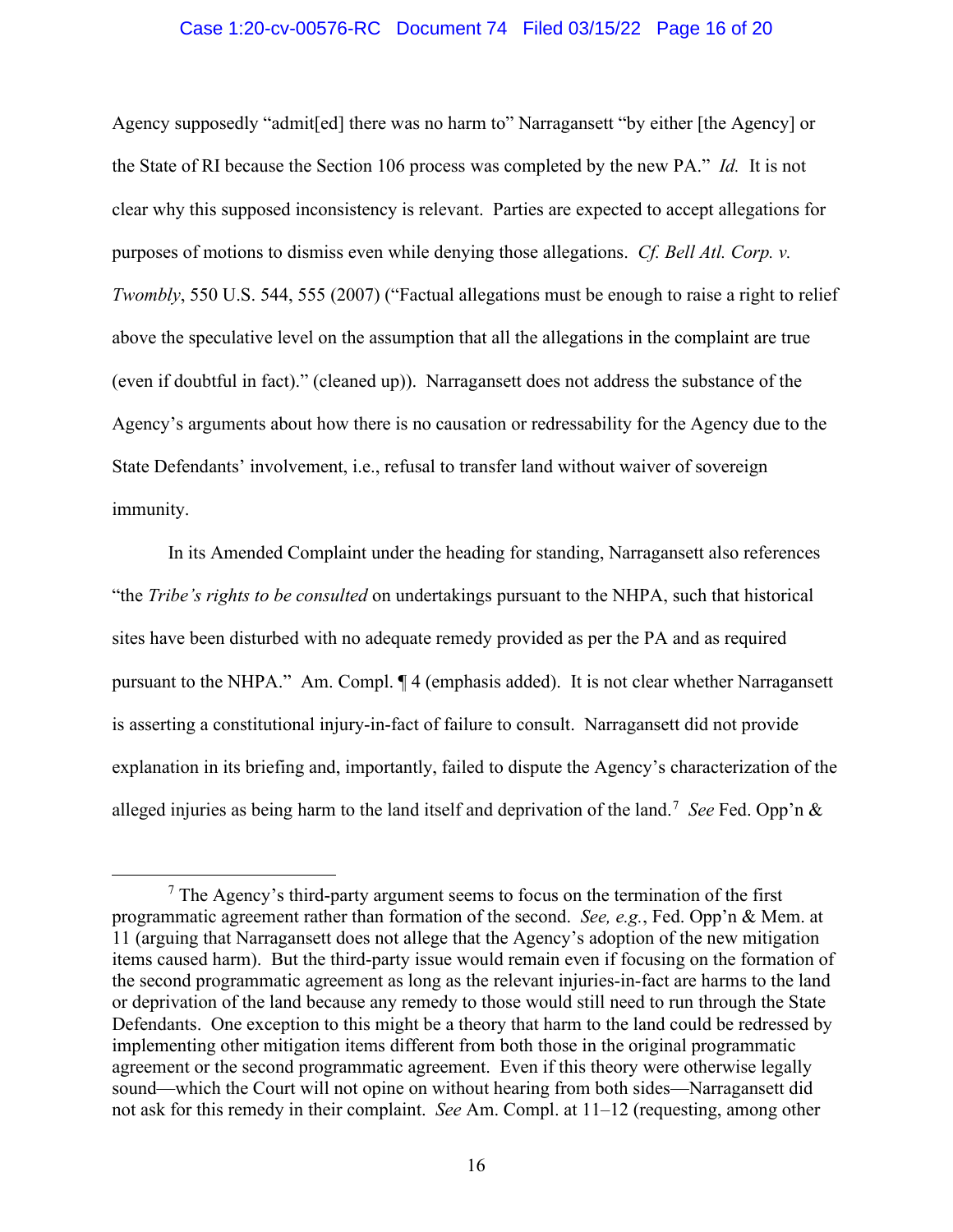# Case 1:20-cv-00576-RC Document 74 Filed 03/15/22 Page 17 of 20

Mem. at 11. If Narragansett did intend to pursue this theory, it has not addressed whether such a failure to consult could itself suffice as a redressable injury-in-fact independent from any causation or redressability issues relating to third parties.<sup>8</sup>

Given the State Defendants' role in the relevant conduct and Narragansett's failure to squarely address the Agency's arguments, the Court cannot clearly discern how the alleged harm would be redressed by a determination that the Agency acted arbitrarily and capriciously as required to show constitutional standing. Such a connection might exist; for example, "courts occasionally find the elements of standing to be satisfied in cases challenging government action on the basis of third-party conduct." *Nat'l Wrestling Coaches Ass'n*, 366 F.3d at 940. But it is far from clear based on the Amended Complaint and Narragansett's briefing whether this is such a case. Given the case law's guidance about the difficulty of showing standing when a third party is involved, the Court hesitates to speculate about how standing can be shown when Narragansett declined the opportunity to try and distinguish the Agency's cases or more fully explain how it has standing. *See Johnson v. Panetta*, 953 F. Supp. 2d 244, 250 (D.D.C. 2013) ("It is not the obligation of this Court to research and construct the legal arguments available to

things, that Defendants be "[e]njoined . . . from taking any action to transfer or facilitate the transfer of the Mitigation Properties contrary to the PA" and damages for harm to "sites of cultural and religious significance," but not requesting alternative mitigation items).

 $8$  Even assuming that a failure to consult is an injury sufficient to confer standing, Narragansett does not elaborate in its briefs on how exactly the Agency failed to consult with Narragansett. In other words, Narragansett does not lay out what level of consultation is required by regulation and what level occurred. *See, e.g.*, Fed. Mem. at ii (arguing only that "the termination of the Programmatic Agreement (PA) by FHWA was arbitrary and capricious and in Violation of the APA and Federal Law," but not that the Agency failed to consult while creating the second programmatic agreement); *id.* at 18 (explaining only that the new mitigation items were decided "without agreement of the Tribe"); Fed. Reply & Opp'n at 3–4 (stating, without further support, that the Agency terminated the programmatic agreement without Narragansett's consent and over its objection and that the new programmatic agreement failed to include reasonable mitigation measures, but not otherwise mentioning consultation with Narragansett).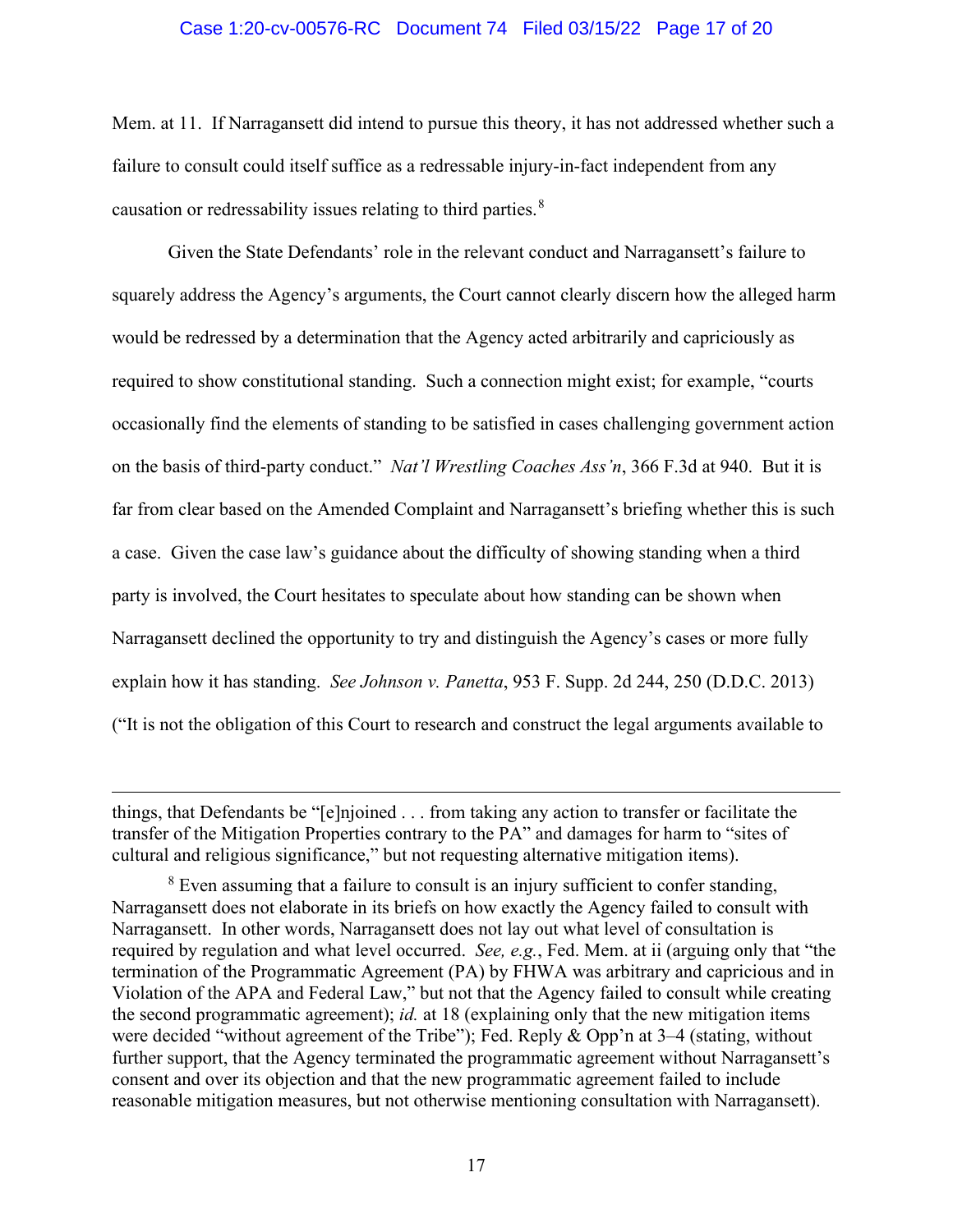### Case 1:20-cv-00576-RC Document 74 Filed 03/15/22 Page 18 of 20

the parties. To the contrary, perfunctory and undeveloped arguments, and arguments that are unsupported by pertinent authority, are deemed waived." (cleaned up)).

Adopting any of the hypothetical arguments or interpretations discussed by the Court in this opinion regarding standing would have required an uncomfortable level of speculation. And in failing to directly address the Agency's arguments, the Court was deprived of seeing what, if any, responses the Agency would give. Even *pro se* plaintiffs are required to explain how they have standing to avoid such judicial speculation. *See Curran v. Holder*, 626 F. Supp. 2d 30, 33 (D.D.C. 2009) ("While *pro se* complaints are held to a less stringent standard than other complaints, even a *pro se* plaintiff bears the burden of establishing that the Court has subjectmatter jurisdiction." (citations and internal quotations omitted)). Narragansett's briefs laid out too few breadcrumbs about standing for the Court to follow them with confidence, which in turn left too many questions unanswered. Accordingly, the Court must hold that Narragansett has not sufficiently demonstrated standing to survive the Agency's motion to dismiss. Narragansett's Amended Complaint is dismissed without prejudice as to the Agency. If Narragansett decides to try again, the Court strongly encourages Narragansett to address—separately and clearly—each of the Agency's arguments.

#### **C. Motions to Correct or Supplement and Motion for Sanctions**

Both of Narragansett's motions regarding the administrative record are denied as moot in light of the Court granting defendants' motions to dismiss. *See Beyond Pesticides/Nat'l Coal. Against Misuse of Pesticides v. Whitman*, 360 F. Supp. 2d 69, 70–72 (D.D.C. 2004) (denying motion to compel production of administrative record as moot after granting partial motion to dismiss). With those motions denied as moot, the Agency's delay in responding to the first motion to supplement is harmless. The Agency's motion for extension of time to respond to the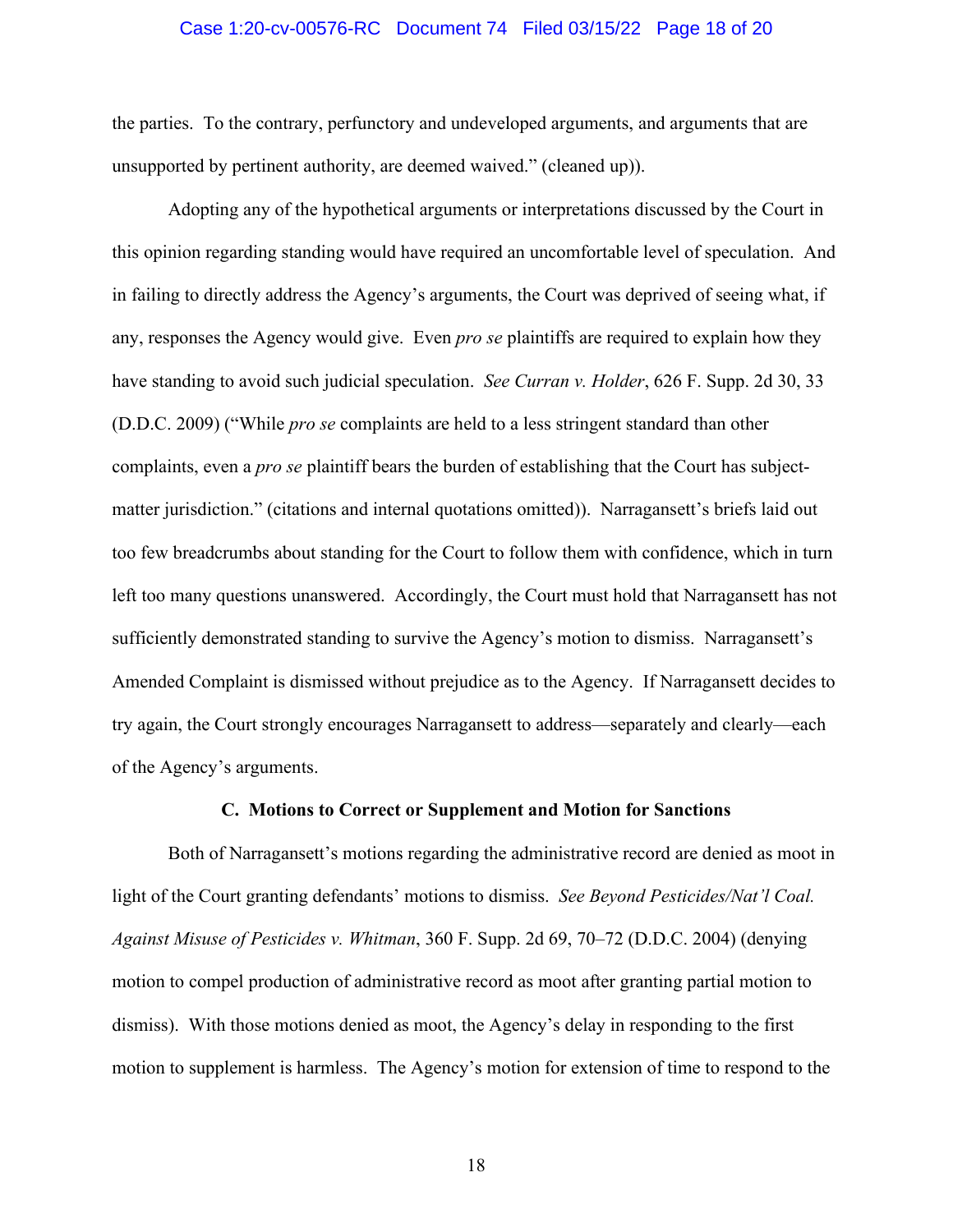## Case 1:20-cv-00576-RC Document 74 Filed 03/15/22 Page 19 of 20

first motion to compel is therefore granted. *See* Fed. R. Civ. P. 6(b)(1) (permitting extension of time "for good cause"). Narragansett's motion for sanctions is also denied; there is no violation to form the basis of sanctions now that the Court has granted the Agency's motion for extension of time. To the extent Narragansett seeks to serve a further amended complaint to cure the deficiencies explained in this opinion, the Court encourages the parties to resolve issues regarding the completeness of the administrative record, either by agreement or motion, before filing motions that depend on that. Any motions by Narragansett to correct, amend, or supplement the administrative record must clearly explain how the relevant legal tests are met to justify such correction, amendment, or supplementation.

# **V. CONCLUSION**

For the foregoing reasons, the parties' motions are decided as follows:

- The State Defendants' Motion to Dismiss (ECF No. 47) is **GRANTED**. The Amended Complaint is dismissed **WITHOUT PREJUDICE** as to the State Defendants.
- The Agency's Motion to Dismiss and Cross-Motion for Summary Judgment (ECF No. 63) is **GRANTED** as to the motion to dismiss and otherwise **DENIED AS MOOT**. The Amended Complaint is dismissed **WITHOUT PREJUDICE** as to the Agency.
- Narragansett's Motion for Summary Judgment (ECF No. 53) is **DENIED AS MOOT**.
- Narragansett's Motion to Compel Administrative Record (ECF No. 55) is **DENIED AS MOOT**.
- The Agency's Motion for Extension of Time (ECF No. 58) is **GRANTED**.